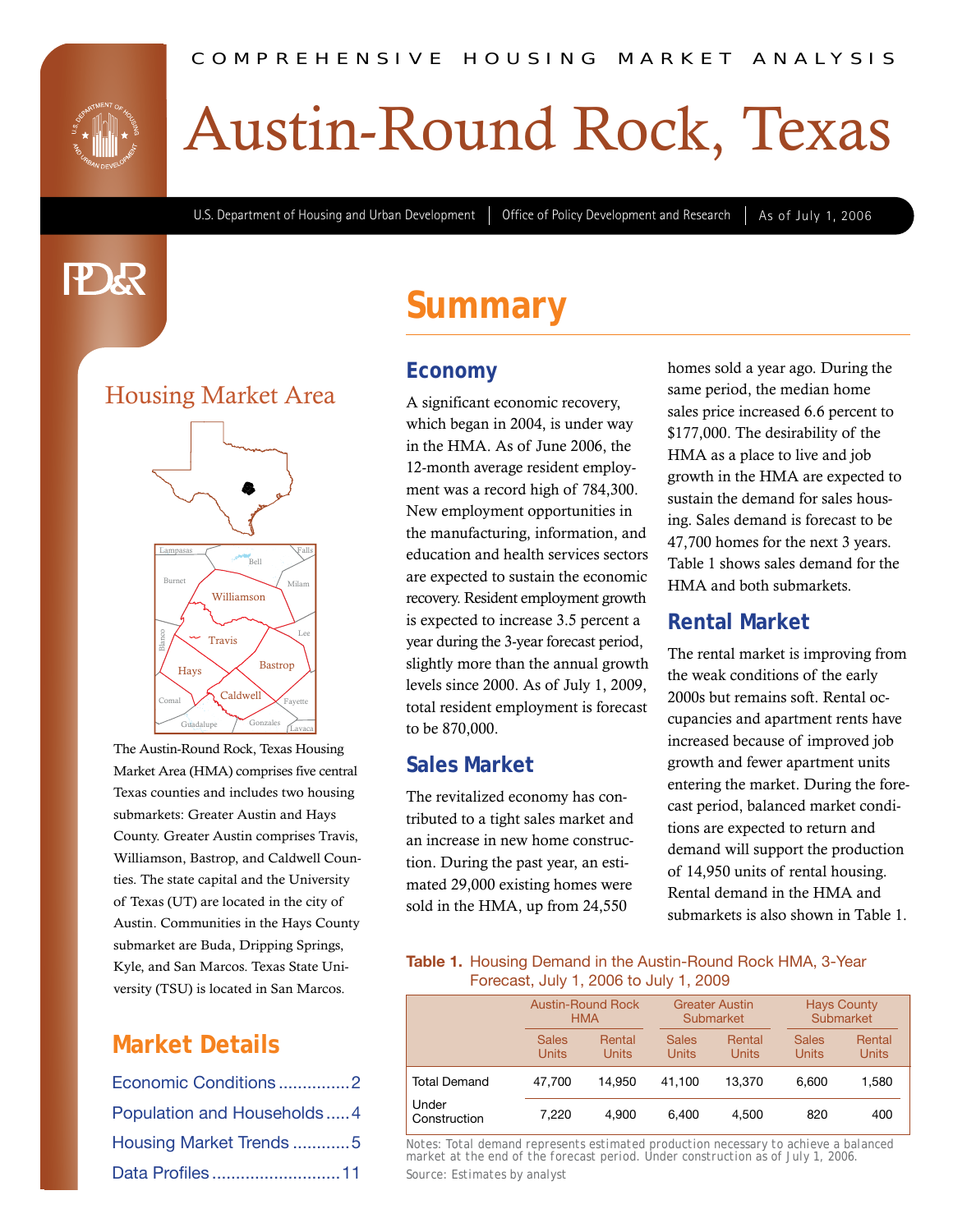# **Economic Conditions**

he economy of the Austin-Round Rock HMA grew at a consistently strong rate during the 1990s. As shown in Figure 1, labor force and resident employment each increased at an average of approximately 23,000 people a year during the decade. Total

#### **Figure 1.** Trends in Labor Force, Resident Employment, and Unemployment Rate in the Austin-Round Rock HMA, 1990 to 2005



*Source: U.S. Bureau of Labor Statistics* 

#### **Table 2.** 12-Month Average Employment in the Austin-Round Rock HMA, by Sector

| Sector                                    | 12 Months<br>Ending<br><b>June 2005</b> | 12 Months<br><b>Ending</b><br><b>June 2006</b> | Percent<br>Change |
|-------------------------------------------|-----------------------------------------|------------------------------------------------|-------------------|
| <b>Total Nonfarm Employment</b>           | 680,000                                 | 705,400                                        | 3.7               |
| Goods Producing                           | 96,400                                  | 98,600                                         | 2.3               |
| Natural Resources, Mining, & Construction | 38,800                                  | 41,500                                         | 7.0               |
| Manufacturing                             | 57,500                                  | 57,100                                         | $-0.7$            |
| Service Providing                         | 583,600                                 | 606,800                                        | 4.0               |
| Trade                                     | 107,000                                 | 111,700                                        | 4.4               |
| <b>Transportation &amp; Utilities</b>     | 11,400                                  | 11,600                                         | 1.8               |
| Information                               | 21,000                                  | 21,900                                         | 4.3               |
| <b>Financial Activities</b>               | 40,400                                  | 41,400                                         | $2.5\,$           |
| Professional & Business Services          | 91,700                                  | 96,000                                         | 4.7               |
| <b>Education &amp; Health Services</b>    | 70,000                                  | 72,800                                         | 4.0               |
| Leisure & Hospitality                     | 68,400                                  | 71,200                                         | 4.1               |
| <b>Other Services</b>                     | 26,100                                  | 27,400                                         | 5.0               |
| Government                                | 147,500                                 | 152,700                                        | 3.5               |

*Note: Based on 12-month averages through June 2005 and June 2006. Source: U.S. Bureau of Labor Statistics* 

nonfarm employment also increased steadily during the 1990s, averaging approximately 24,500 jobs a year. The unemployment rate declined from 4.9 percent in 1990 to 3.1 percent in 2000, which was the lowest rate at the time for any major market in Texas.

The national recession of 2001 strongly affected the HMA, especially in the high-technology industries. In 2001, companies such as Advanced Micro Devices, Inc., Dell, Applied Materials, Inc., Solectron Corporation, and Motorola each recorded layoffs of 1,000 or more workers. By 2002, the annual average unemployment rate had increased to 5.8 percent. In 2003, slowdowns in the high-technology sector and the subsequent effect on the construction, manufacturing, and professional and business services sectors contributed to a record high unemployment rate of 5.9 percent.

The effects of the economic recession subsided in early 2004, and a significant recovery in the HMA continues (see Table 2). The revitalized economy has led to an increase in resident employment and nonfarm employment and a drop in the unemployment rate. Industry sectors that posted the largest employment increases during the past year were natural resources, mining, and construction; professional and business services; and other services. Manufacturing was the only sector that posted a decline. Employment trends since 1990 are identified in Figures 1 and 2, current employment by sector is shown in Figure 3, and major employers are listed in Table 3.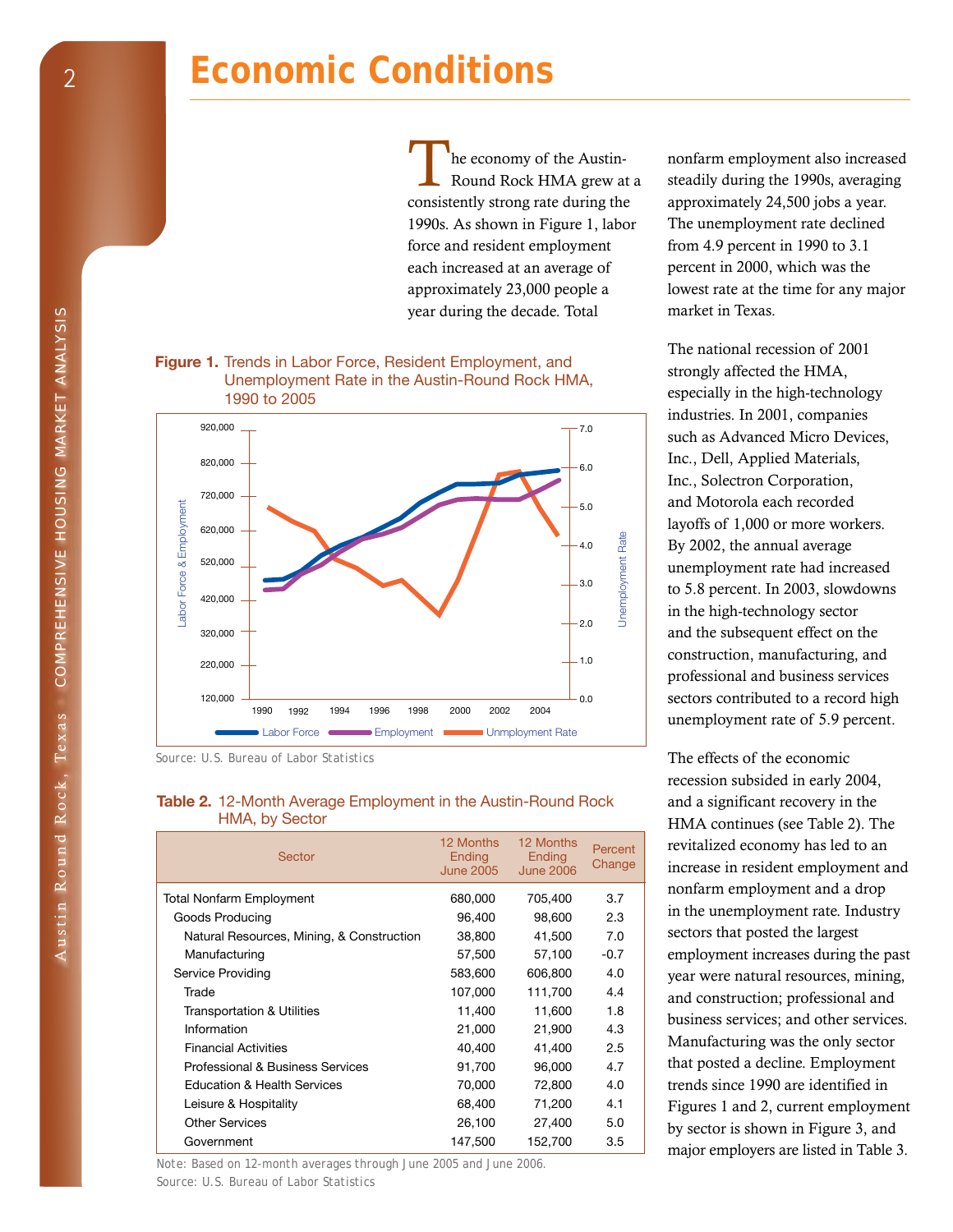The Greater Austin Chamber of Commerce has announced that more than 130 businesses plan to relocate, expand, or build new facilities in the HMA during the next several years. The businesses are expected to add more than 8,200 new jobs. Among the largest of the businesses, Texas Access Alliance, an administrator of social services programs, announced plans in 2005 to open a new facility in Austin and employ 1,200 people. Three large high-technology expansions,

which will create more than 1,700 total jobs, were announced by Advanced Micro Devices, Freescale Semiconductor, Inc., and SAMSUNG.

The seven colleges and universities in the HMA will continue to be a stabilizing force in the economy, especially UT and TSU. UT ranks as one the largest public universities in the nation with a student enrollment of about 50,000. TSU's 2005 fall enrollment totaled 27,130, a slight increase





*Note: Current is based on 12-month average through June 2006. Source: U.S. Bureau of Labor Statistics* 



**Figure 3.** Current Employment in the Austin-Round Rock HMA, by Sector

*Note: Current is based on 12-month average through June 2006. Source: U.S. Bureau of Labor Statistics* 

#### **Table 3.** Major Employers in the Austin-Round Rock HMA, by Submarket

| Name of Employer                | <b>Type</b>        | Number of<br><b>Employees</b> |
|---------------------------------|--------------------|-------------------------------|
| <b>Greater Austin Submarket</b> |                    |                               |
| Dell. Inc.                      | Manufacturing      | 24,600                        |
| University of Texas             | State Government   | 16,300                        |
| Seton Healthcare Network        | <b>Health Care</b> | 7.400                         |
| <b>IBM Corporation</b>          | Manufacturing      | 6,200                         |
| <b>Hays County Submarket</b>    |                    |                               |
| <b>Texas State University</b>   | State Government   | 6,410                         |
| Prime Outlets San Marcos        | Retail             | 2,000                         |
| <b>Tanger Outlet Center</b>     | Retail             | 1,540                         |
| San Marcos CISD                 | Local Government   | 1.080                         |

*Note: CISD = Consolidated Independent School District.* 

*Sources: Greater Austin—Economy.com; Hays County—City of San Marcos 2006 Annual Report*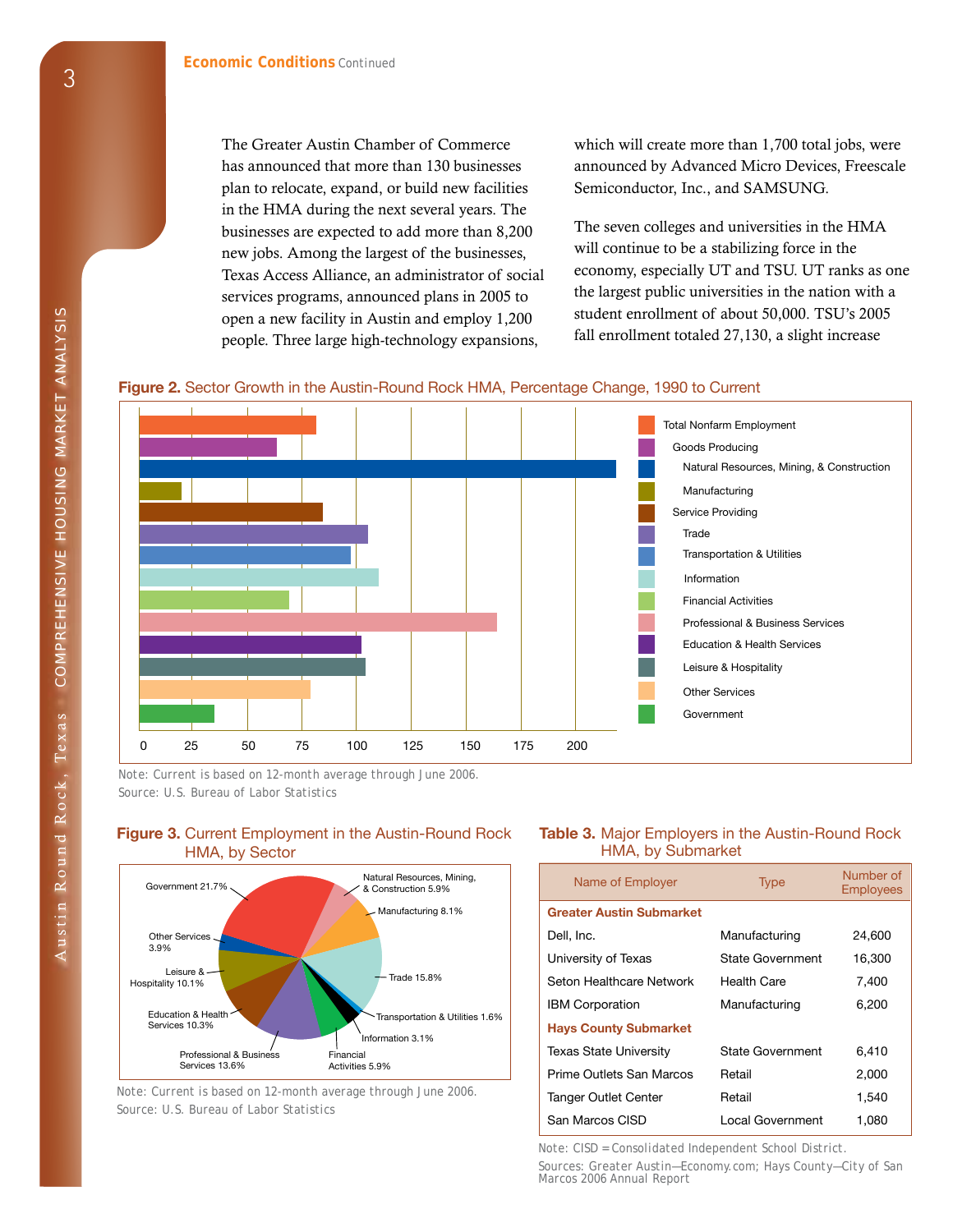over the 2004 fall enrollment. A recent economic impact study completed by the University of Texas at San Antonio indicated that in fiscal year 2004, UT had an overall economic effect on the economy of the HMA in excess of \$2.5 billion. TSU, with an annual budget of more than \$271 million, has a significant effect on the Hays County submarket's economy.

New jobs in the healthcare, information, leisure and hospitality, and manufacturing sectors will lead the way in job growth during the next 36 months. Resident employment is expected to increase at a rate of 3.5 percent a year and reach 870,000 jobs by January 1, 2009.

### **Population and Households**

he slowdown of the economy in the HMA beginning in 2001 resulted in an easing of population growth. The Greater Austin submarket was significantly affected by the economic downturn. As net in-migration slowed (see Figure 4), the population growth rate dropped to 2.7 percent a year between 2000 and 2003 compared with the 4 percent annual growth rate during the 1990s. In contrast, during the 2000–03 period, the availability of affordable housing in Hays County contributed to a population growth rate of 4.6 percent a year.

Despite increased employment growth since 2004, the population

35,000 30,000 Average Annual Change Annual Change 25,000 20,000  $15,000$ Average 10,000 5,000 0 1990 to 2000 2000 to Current Current to Forecast Net Natural Increase Net Migration



1, DP-2, and DP-3, at the end of *Sources: 1990 and 2000—U.S. Census Bureau; current and forecast—estimates* 

in the HMA has not grown substantially and lags behind the 2000–03 period. Most of the employees affected by the high-technology layoffs opted to stay in the HMA instead of relocating. These workers are now filling new high-technology jobs as they become available. From January 1, 2004, to the current period, the population of the Greater Austin and Hays County submarkets increased by 2.0 and 2.8 percent a year, respectively.

Since 2000, household growth has been influenced by a decline of the average household size. In the Greater Austin submarket, the decline can be attributed to the increasing number of single- and two-person households residing at planned retirement communities in Williamson County and in condominiums and apartments in the downtown area of Austin. In the Hays County submarket, many homebuyers are young families seeking more affordable homes. For detailed information regarding population and household change for the HMA and its submarkets, refer to the Data Profile Tables DPthis report.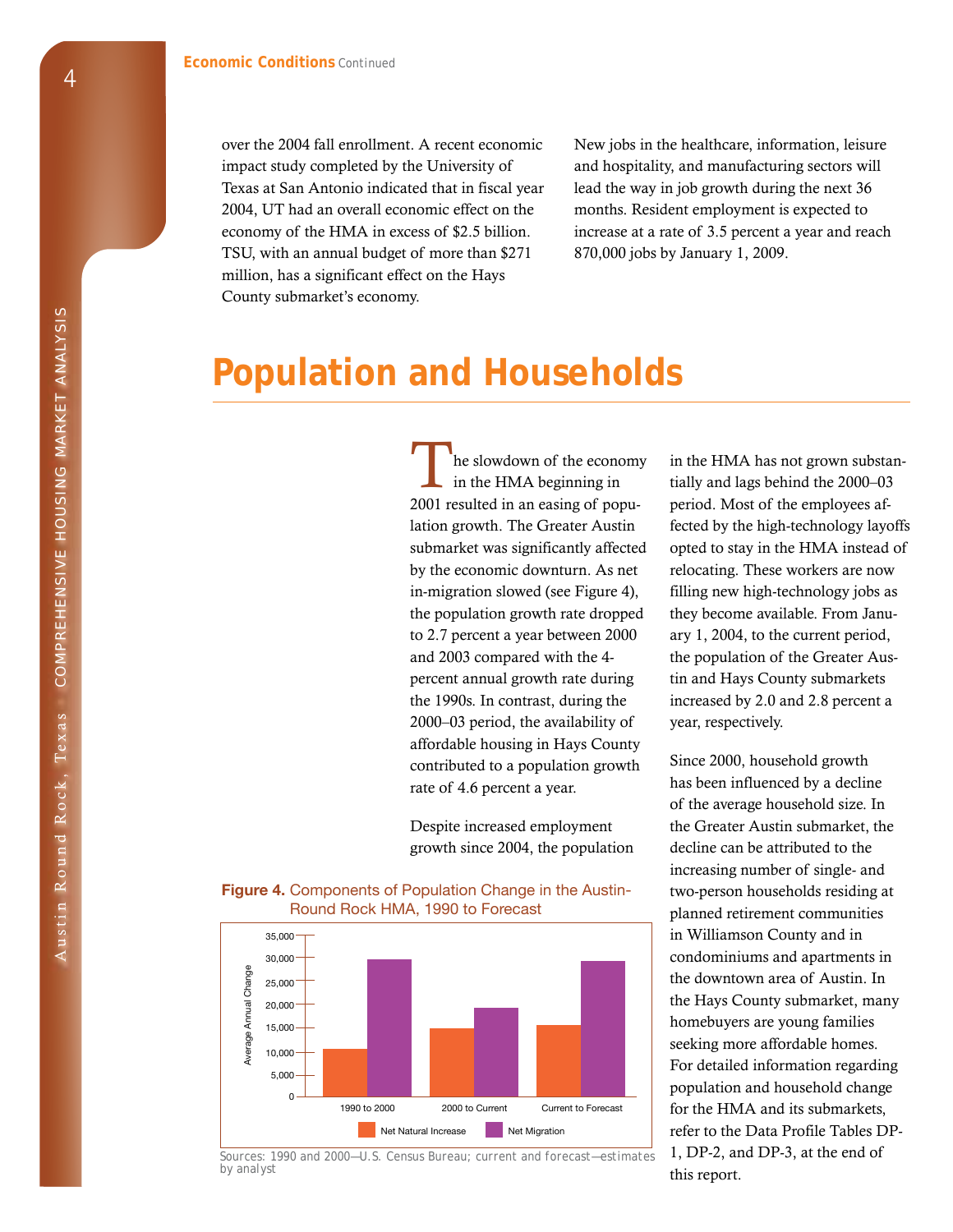The seven colleges and universities in the HMA enroll an estimated 114,000 students. Approximately 16,000 of the students reside in on-campus housing and represent about 40 percent of the nonhousehold population. The nonhouse-

#### **Figure 5.** Population and Household Growth in the Austin-Round Rock HMA, 1990 to Forecast



*estimates by analyst* 

hold population is currently estimated at 37,000 and is not expected to change significantly during the forecast period.

During the forecast period, net in-migration is expected to increase as the economy continues to grow and net natural increase is expected to remain static in the HMA (see Figures 4 and 5). In Greater Austin, the population and number of households are expected to increase to 1,450,400 and 593,100, respectively. Affordable housing and a relatively easy commute along Interstate 35 (I-35) to employment centers in Austin and south to San Antonio will maintain strong growth in  $\frac{1}{2000 \text{ to } 2000}$  and to Current Current to Forecast date, the population Population **Households and number of households are expected to reach** 

### **Housing Market Trends**

#### **Sales Market—Greater Austin Submarket**

the Greater Austin submarket was decreased dramatically as can be tight. As the economy began to seen in Figure 6. As the economy and single-family construction, tightened and single-family home



*Notes: Includes only single-family units. Includes data through June 2006.* **\$25,000. Custom homes can** *Source: U.S. Census Bureau, Building Permits Survey* 

In 2000, the home sales market in as measured by permit activity, decline in 2001, the market softened started to rebound, the sales market construction surged. For the 12- **Figure 6.** Single-Family Building Permits Issued in the Greater month period ending June 2006, nearly 17,000 single-family homes were permitted, up 27 percent from a year earlier. Most of the homes were in eastern Travis and Williamson Counties along the Texas Highway 130 corridor. The sales price of new homes has been affected by higher development and labor costs. As of June 2006, the estimated construction cost is about \$100 a square foot for starter homes, and a developed lot costs approximately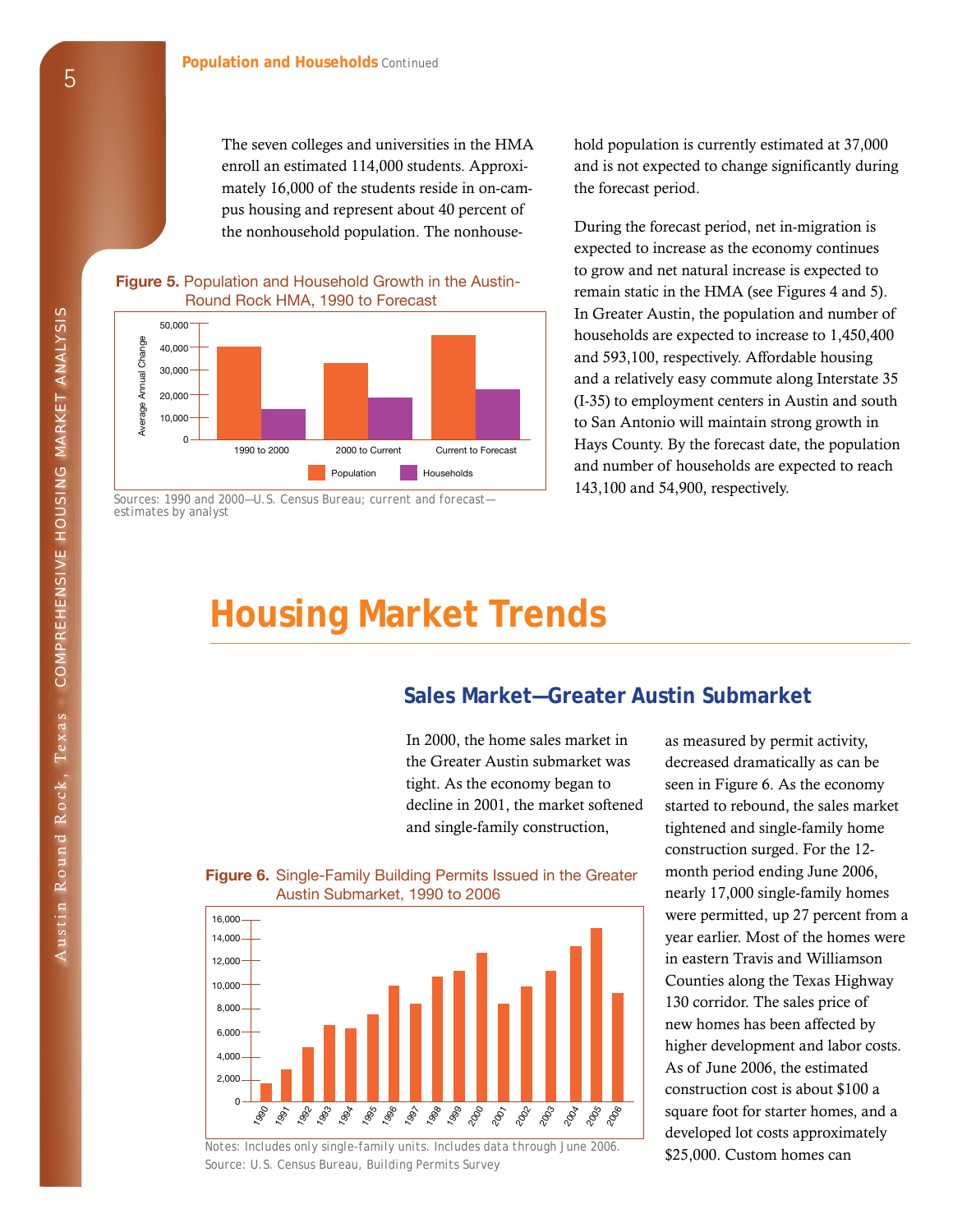run higher than \$200 a square foot, and a developed lot can exceed \$50,000. Currently, an estimated 6,000 single-family homes are under construction.

Condominium development in downtown Austin has dramatically increased during the past 2 years. Prices for the 3,000 condominium units completed since 2004 range from the high \$100,000s to more than \$2 million for a luxury highrise condominium. For the first 6 months of 2006, the median sales price of a condominium in downtown Austin was approximately \$235,000. An estimated 1,400 condominium units are under construction and another 2,600 units are expected to start during the next 2 to 3 years.

The improved economy has led to a substantial increase in existing home sales in the HMA. For the 12-month period ending June 2006, the Austin Board of REALTORS® reported approximately 29,000 existing home sales (including townhouse/condominiums) in the Austin Multiple Listing Service (MLS) area, up 18 percent compared with the previous year. The median sales price for single-family homes in June 2006 increased 8 percent to \$182,000 and

townhouses/condominiums increased by 5 percent to \$147,450 compared with June 2005. As of June 2006, an estimated 9,300 units were listed for sale in the MLS area, down approximately 2 percent compared with the previous year and down 6 percent since January 2004. The current home sales market is tight and the current vacancy rate of 1.2 percent is approximately the same as it was in 2000. The current estimate of the number of households by tenure can be seen in Figure 7.

The median sales prices for a single-family home vary widely throughout Greater Austin. In June 2006, the median sales price for a singlefamily home ranged from a low of \$81,750 in northeastern Williamson County to a high of \$640,000 in the Westlake Hills area of Travis County. Residential listings in Greater Austin are down 3 percent to 8,050 units from June 2005.

Forecast demand for new sales units is stronger than at any time since 2000. Based on anticipated household growth and on current and expected market conditions, demand for 41,100 new sales units will exist during the forecast period. Estimated demand by price range is shown in Table 4.

#### **Table 4.** Estimated Demand for New Market-Rate Sales Housing in the Greater Austin Submarket, July 1, 2006 to July 1, 2009

|         | Price Range (\$) | Units of | Percentage |
|---------|------------------|----------|------------|
| From    | To               | Demand   | of Total   |
| 150,000 | 200,999          | 6,170    | 15.0       |
| 201,000 | 250,999          | 8,220    | 20.0       |
| 251,000 | 300,999          | 10,260   | 25.0       |
| 301,000 | 350,999          | 6,170    | 15.0       |
| 351,000 | 400,999          | 6,170    | 15.0       |
| 401,000 | and higher       | 4,110    | 10.0       |

*Source: Estimates by analyst* 

| --------<br>Austin Submarket, 1990 to Current |  |  |  |  |  |  |  |  |  |  |
|-----------------------------------------------|--|--|--|--|--|--|--|--|--|--|
| 400,000                                       |  |  |  |  |  |  |  |  |  |  |
| 350,000                                       |  |  |  |  |  |  |  |  |  |  |
| 300,000                                       |  |  |  |  |  |  |  |  |  |  |
| 250,000                                       |  |  |  |  |  |  |  |  |  |  |
| 200,000                                       |  |  |  |  |  |  |  |  |  |  |
| 150,000                                       |  |  |  |  |  |  |  |  |  |  |
| 100,000                                       |  |  |  |  |  |  |  |  |  |  |

# **Figure 7.** Number of Households by Tenure in the Greater

*Sources: 1990 and 2000—U.S. Census Bureau; current—estimates by analyst* 

Renter **Owner** 

Current

1990 2000

50,000 0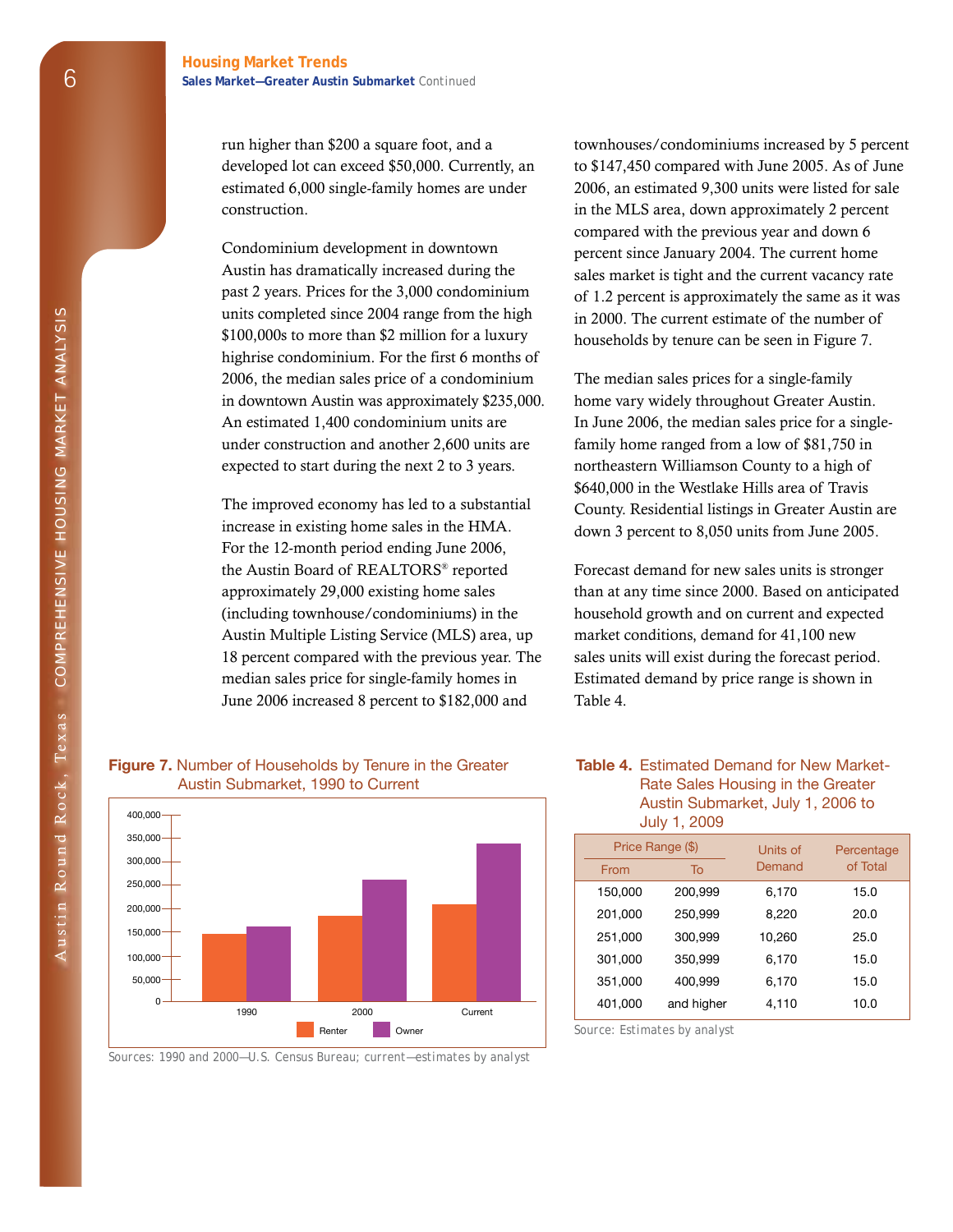#### **Rental Market—Greater Austin Submarket**

As the economy began to contract in 2001, a high level of apartment construction, as measured by multifamily permit activity, persisted and the rental market softened. The weak economy resulted in rising vacancy rates, and apartment construction eased in subsequent years. The issuance of permits for multifamily units fell dramatically in 2002 and 2003, as can be seen in Figure 8. In January 2004, the estimated rental vacancy rate was 9.2 percent. As the economy began to grow in 2004, apartment construction began to pick up again. For the 12 month period ending June 2006, more than 7,400 multifamily units were permitted; an estimated 60 percent were rental units compared with almost 95 percent in the early 2000s.

In addition to the higher purchase price of a home, increasing homeownership costs—rising mortgage interest rates, energy costs, and property taxes have kept many renters from purchasing a home. The result has been a slight tightening of the rental market. Since January 2004, the rental vacancy rate has fallen by nearly 1.5 percentage points but remains higher than in 2000 (see Figure 9).

Average monthly apartment rents have increased during the past year as the rental market improved. Reis, Inc. reported that average monthly rents are up nearly 2 percent from a year ago. Typical market rate rents for a studio/efficiency, one-bedroom unit, two-bedroom unit, and three-bedroom unit are \$480, \$670, \$900, and \$1,190, respectively. Increased demand has tightened the rental market, but rent specials remain. Rent specials are usually limited to 1 month's free rent with a 12-month lease.

Based on anticipated household growth, current market conditions, and approximately 4,500 rental units under construction, demand exists for an additional 8,870 rental units by the end of the forecast period. Starts should be postponed to allow the market to come into balance. The first 3,000 new units should not enter the market until mid-2008, implying a mid-2007 start. The remaining units are not recommended to enter the market until mid-2009; therefore, the suggested construction start date would be during the summer of 2008. Estimated rental demand by number of bedrooms and rent range can be seen in Table 5.

#### **Figure 8.** Multifamily Building Permits Issued in the Greater Austin Submarket, 1990 to 2006



*Notes: Includes all multifamily units in structures with two or more units. Includes data through June 2006.* 

*Source: U.S. Census Bureau, Building Permits Survey* 

#### **Figure 9.** Rental Vacancy Rates in the Greater Austin Submarket, 1990 to Current



*Sources: 1990 and 2000—U.S. Census Bureau; current estimates by analyst*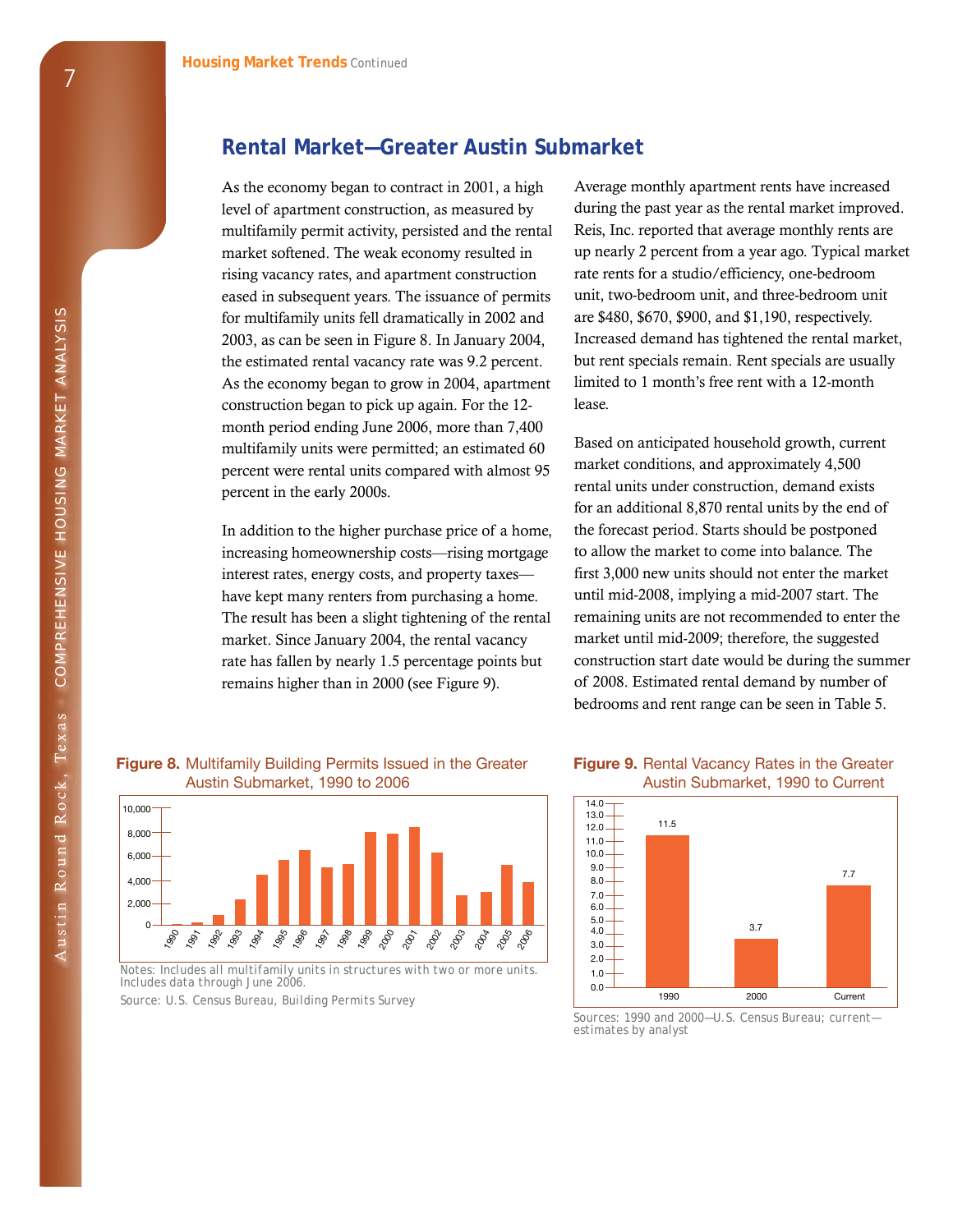#### **Table 5.** Estimated Demand for New Market-Rate Rental Housing in the Greater Austin Submarket, July 1, 2006 to July 1, 2009

|                                              | 0 Bedrooms<br>1 Bedroom |                                                |                    | 2 Bedrooms                                    |                    |                                              | 3 or More Bedrooms |
|----------------------------------------------|-------------------------|------------------------------------------------|--------------------|-----------------------------------------------|--------------------|----------------------------------------------|--------------------|
| <b>Monthly</b><br><b>Gross Rent</b><br>( \$) | Units of<br>Demand      | <b>Monthly</b><br><b>Gross Rent</b><br>$($ \$) | Units of<br>Demand | <b>Monthly</b><br><b>Gross Rent</b><br>( \$ ) | Units of<br>Demand | <b>Monthly</b><br><b>Gross Rent</b><br>( \$) | Units of<br>Demand |
| 750                                          | 1.460                   | 850                                            | 6,220              | 1,000                                         | 5,030              | 1,200                                        | 660                |
| 800                                          | 1,240                   | 900                                            | 5,430              | 1,050                                         | 4,140              | 1,250                                        | 590                |
| 850                                          | 1,140                   | 950                                            | 5,000              | 1,100                                         | 3,790              | 1,300                                        | 530                |
| 900                                          | 1,000                   | 1,000                                          | 4,500              | 1,150                                         | 3,390              | 1,350                                        | 460                |
| 950                                          | 830                     | 1,050                                          | 3,950              | 1,200                                         | 2,940              | 1,400                                        | 380                |
| 1,000                                        | 690                     | 1,100                                          | 3,330              | 1,250                                         | 2,500              | 1,450                                        | 330                |
| 1,050                                        | 560                     | 1,150                                          | 2,780              | 1,300                                         | 2,100              | 1,500                                        | 300                |
| 1,150<br>and higher                          | 440                     | 1,250<br>andhigher                             | 2,220              | 1,400<br>and higher                           | 1,700              | 1,600<br>and higher                          | 220                |

*Notes: Distribution above is noncumulative. Demand shown at any rent represents demand at that level and higher. Source: Estimates by analyst* 

#### **Sales Market—Hays County Submarket**

The growth patterns in the HMA began to shift in the late 1990s from Travis and Williamson Counties to Hays County. The shift occurred because Hays County had better price advantages for developable land than Greater Austin. The population and new household growth in Hays County resulted in increased demand for new owner-occupied homes. This demand increased single-family construction, as measured by single-family building permit activity, in the early 2000s (see Figure 10). For the 12-month period ending June 2006, nearly 2,120 single-family

#### **Figure 10.** Single-Family Building Permits Issued in the Hays County Submarket, 1990 to 2006



*Notes: Includes only single-family units. Includes data through June 2006.*  Source: U.S. Census Bureau, Building Permits Survey **Figure 11.** 

homes were permitted in Hays County, including 1,300 units along the I-35 corridor in the area of Buda and Kyle. Single-family building permit activity in the county is up 18 percent from a year ago. Table 1 indicates that approximately 820 sales units are under construction; nearly 560 of those units are located near Buda and Kyle.

The home sales market is tight and the vacancy rate is approximately the same as it was in 2000. Sales of existing homes in Hays County have continued to increase. During the first half of 2006, the Austin Board of REALTORS® reported approximately 1,020 existing home sales, up 21 percent compared with the first half of 2005. During the same period, the median home sales prices along the I-35 corridor were in the \$145,000 range compared with \$280,000 in the Dripping Springs area. About 860 homes are actively listed in the county, up from 800 a year ago; however, the estimated days-to-sale is down almost 13 percent to 86 days. Approximately 45 percent of the active listings are along the I-35 corridor. The current estimate of households by tenure can be seen in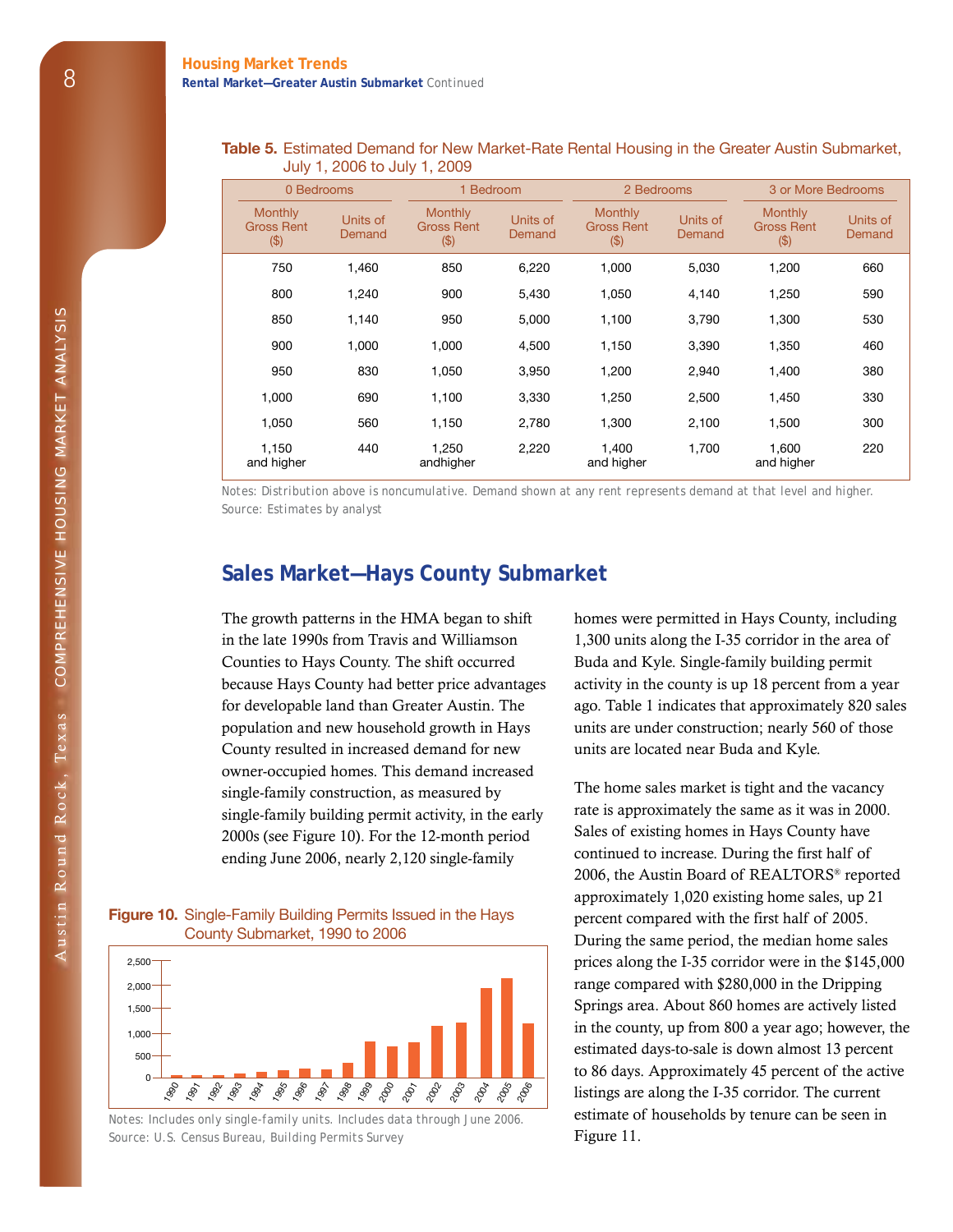#### **Figure 11.** Number of Households by Tenure in the Hays County Submarket, 1990 to Current



The forecast demand for sales units will continue to be strong in Hays County because of the expected population growth. Current market conditions and anticipated household growth should produce demand during the forecast period for about 6,600 new sales units. Estimated demand for new sales units by price range can be seen in Table 6.

*Sources: 1990 and 2000—U.S. Census Bureau; current—estimates by analyst* 

#### **Table 6.** Estimated Demand for New Market-Rate Sales Housing in the Hays County Submarket, July 1, 2006 to July 1, 2009

|         | $\sim$           |                    |                               |  |  |
|---------|------------------|--------------------|-------------------------------|--|--|
|         | Price Range (\$) | Units of<br>Demand | Percentage of<br><b>Total</b> |  |  |
| From    | To               |                    |                               |  |  |
| 150,000 | 200,999          | 990                | 15.0                          |  |  |
| 201,000 | 250,999          | 1,320              | 20.0                          |  |  |
| 251,000 | 300,999          | 1,650              | 25.0                          |  |  |
| 301,000 | 350,999          | 990                | 15.0                          |  |  |
| 351,000 | 400,999          | 990                | 15.0                          |  |  |
| 401,000 | and higher       | 660                | 10.0                          |  |  |

*Source: Estimates by analyst* 

#### **Rental Market—Hays County Submarket**

The Hays County rental market is centered in San Marcos. According to the 2000 Census, almost 70 percent of households in San Marcos were renter occupied compared with 30 percent of households for the county as a whole. Since 2000, San Marcos has accounted for almost all the rental production in the Hays County submarket.

During the 1990s, there was very limited apartment production in Hays County, as can be seen from the level of multifamily permits in Figure 12. In 2000, as the growth patterns began to shift from Travis and Williamson Counties to Hays County, more than 1,000 multifamily

units were permitted in Hays County. As in the Greater Austin submarket, even as the economy began to contract in 2001, apartment construction persisted. Nevertheless, the San Marcos rental market was able to readily absorb the new units and the market stayed balanced. Since 2004, apartment construction in San Marcos has surged and the market softened. The current vacancy rate is 8 percent (see Figure 13), up from an estimated 6 percent in January 2004. For the 12-month period ending June 2006, 554 multifamily rental units were permitted in Hays County, down from 822 units a year earlier. Currently, an estimated 400 rental units are under construction.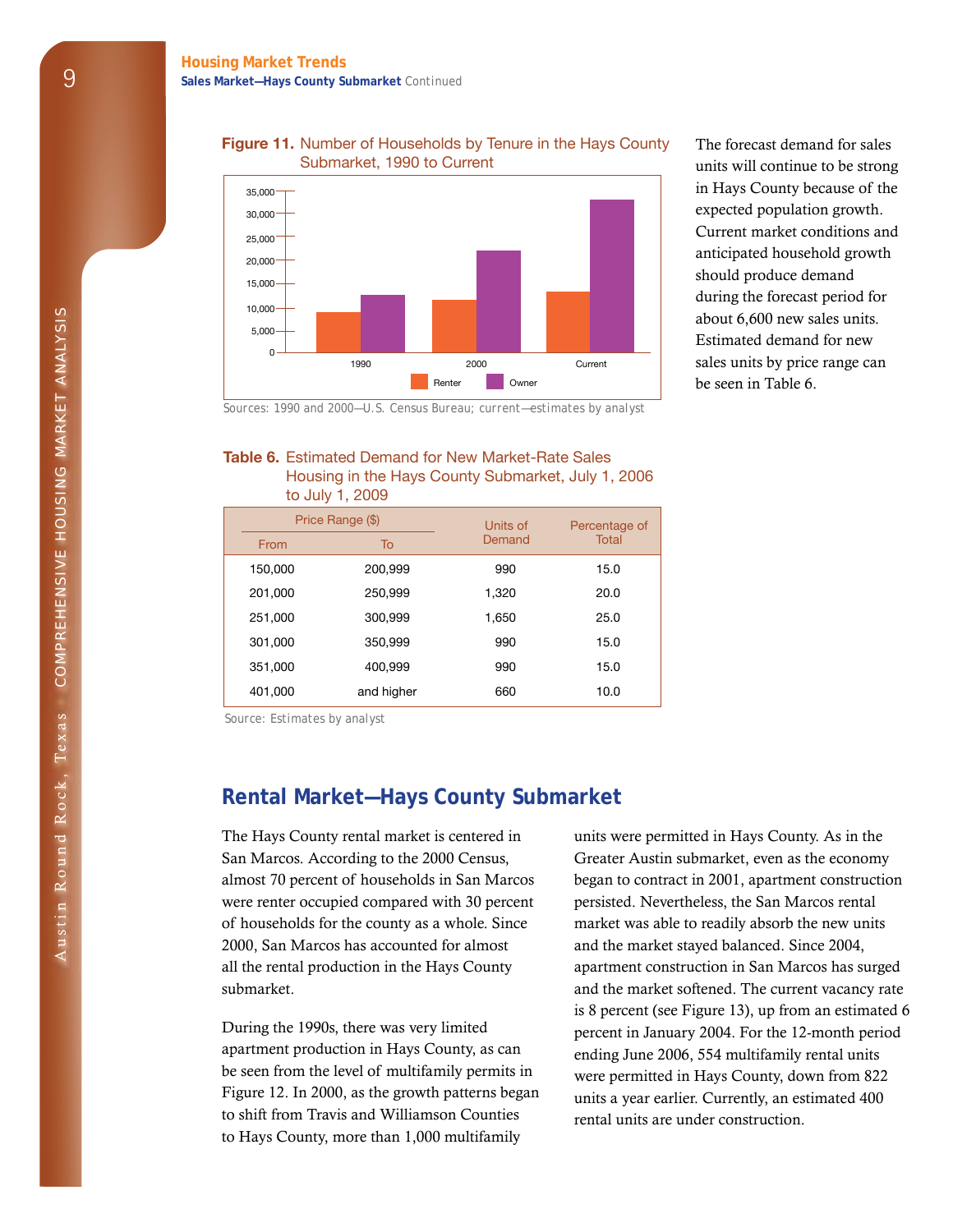### **Rental Market—Hays County Submarket** *Continued*

Average rents have increased during the past year as new upscale apartments have entered the market. According to Reis, Inc., estimated average monthly rents for new market-rate rentals are up 1 percent from a year ago. Average monthly rents are \$430 for a studio/efficiency, \$570 for a one-bedroom unit, \$710 for a twobedroom unit, and \$1,030 for a three-bedroom unit. Rent specials and concessions are limited and primarily used for lease-up of new projects.

Based on anticipated household growth and on current and expected market conditions, demand for 1,180 new rental units will exist during the forecast period. Starts should be postponed to allow the market to balance; therefore, the first 550 new units should not enter the market until mid-2008, implying a mid-2007 start. Construction should start during the summer of 2008 on the remaining units so they can enter the market by mid-2009. Estimated rental demand by number of bedrooms and rent range can be seen in Table 7.

#### **Figure 12.** Multifamily Building Permits Issued in the Hays County Submarket, 1990 to 2006



*Notes: Includes all multifamily units in structures with two or more units. Includes data through June 2006. Source: U.S. Census Bureau, Building Permits Survey* 

#### **Figure 13.** Rental Vacancy Rates in the Hays County Submarket, 1990 to Current



*Sources: 1990 and 2000—U.S. Census Bureau; current estimates by analyst* 

#### **Table 7.** Estimated Demand for New Market-Rate Rental Housing in the Hays County Submarket, July 1, 2006 to July 1, 2009

| 0 Bedrooms                              |                    |                                               | 1 Bedroom          |                                               | 2 Bedrooms         | 3 or More Bedrooms                      |                    |
|-----------------------------------------|--------------------|-----------------------------------------------|--------------------|-----------------------------------------------|--------------------|-----------------------------------------|--------------------|
| Monthly<br><b>Gross Rent</b><br>$(\$\)$ | Units of<br>Demand | <b>Monthly</b><br><b>Gross Rent</b><br>$(\$)$ | Units of<br>Demand | <b>Monthly</b><br><b>Gross Rent</b><br>( \$ ) | Units of<br>Demand | <b>Monthly</b><br>Gross Rent<br>$(\$\)$ | Units of<br>Demand |
| 650                                     | 160                | 700                                           | 690                | 900                                           | 560                | 1,100                                   | 170                |
| 700                                     | 130                | 750                                           | 610                | 950                                           | 460                | 1,150                                   | 150                |
| 750                                     | 120                | 800                                           | 560                | 1.000                                         | 420                | 1,200                                   | 140                |
| 800                                     | 110                | 850                                           | 500                | 1.050                                         | 380                | 1,250                                   | 120                |
| 850                                     | 90                 | 900                                           | 442                | 1,100                                         | 330                | 1,300                                   | 100                |
| 900                                     | 75                 | 950                                           | 370                | 1.150                                         | 280                | 1,350                                   | 90                 |
| 950                                     | 60                 | 1,000                                         | 310                | 1,200                                         | 230                | 1,400                                   | 80                 |
| 1.050<br>and higher                     | 50                 | 1.100<br>and higher                           | 250                | 1.300<br>and higher                           | 190                | 1.500<br>and higher                     | 60                 |

*Notes: Distribution above is noncumulative. Demand shown at any rent represents demand at that level and higher. Source: Estimates by analyst*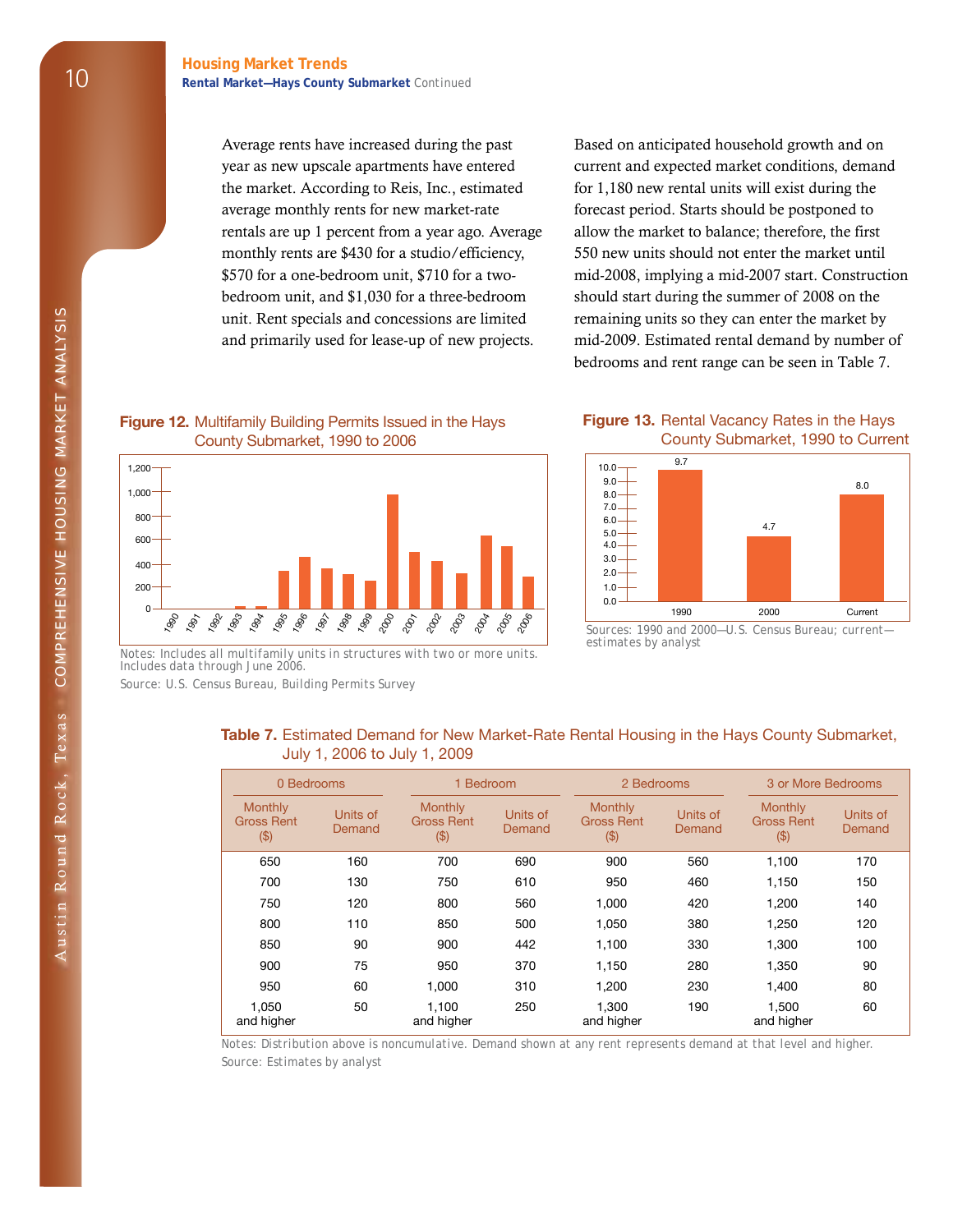#### **Table DP–1.** Austin-Round Rock HMA Data Profile, 1990 to Current

|                                  |         |           | Table DP-1. Austin-Round Rock HMA Data Profile, 1990 to Current |              | Annual Average Change (%) |
|----------------------------------|---------|-----------|-----------------------------------------------------------------|--------------|---------------------------|
|                                  | 1990    | 2000      | Current                                                         | 1990 to 2000 | 2000 to Current           |
| <b>Total Resident Employment</b> | 452,961 | 693,852   | 784,200                                                         | 4.4          | 2.0                       |
| Unemployment Rate (%)            | 4.9     | 2.3       | 4.2                                                             |              |                           |
| Nonfarm Employment               | 390,600 | 635,400   | 705,400                                                         | 5.0          | 1.7                       |
| <b>Total Population</b>          | 846,227 | 1,249,763 | 1,461,000                                                       | 4.0          | $2.5\,$                   |
| <b>Total Households</b>          | 325,995 | 471,855   | 584,600                                                         | 3.8          | 3.5                       |
| Owner Households                 | 166,995 | 274,712   | 368,200                                                         | 5.1          | 4.8                       |
| Percent Owner (%)                | 51.2    | 58.2      | 63.0                                                            |              |                           |
| <b>Renter Households</b>         | 159,000 | 197,143   | 216,400                                                         | 2.2          | 1.5                       |
| Percent Renter (%)               | 48.8    | 41.8      | 37.0                                                            |              |                           |
| <b>Total Housing Units</b>       | 370,310 | 496,004   | 619,700                                                         | 3.0          | 3.6                       |
| Owner Vacancy Rate (%)           | 4.3     | 1.2       | 1.2                                                             |              |                           |
| Rental Vacancy Rate (%)          | 11.4    | 3.8       | 7.7                                                             |              |                           |
| Median Family Income             | ΝA      | \$59,426  | \$69,600                                                        | <b>NA</b>    | 2.6                       |

#### **Table DP–2.** Greater Austin Submarket Data Profile, 1990 to Current

|                            |         |           |           |              | Annual Average Change (%) |
|----------------------------|---------|-----------|-----------|--------------|---------------------------|
|                            | 1990    | 2000      | Current   | 1990 to 2000 | 2000 to Current           |
| <b>Total Population</b>    | 780,613 | 1,152,174 | 1,337,400 | 4.0          | 2.4                       |
| Total Households           | 303,777 | 438,445   | 537,900   | 3.7          | 3.3                       |
| Owner Households           | 154,055 | 253,048   | 335,400   | 5.1          | 4.6                       |
| Percent Owner (%)          | 50.7    | 57.7      | 62.4      |              |                           |
| Rental Households          | 149,722 | 185,397   | 202,500   | 2.2          | 1.4                       |
| Percent Renter (%)         | 49.3    | 42.3      | 37.6      |              |                           |
| <b>Total Housing Units</b> | 345,063 | 460,361   | 570,160   | 2.9          | 3.5                       |
| Owner Vacancy Rate (%)     | 4.4     | 1.2       | 1.2       |              |                           |
| Rental Vacancy Rate (%)    | 11.5    | 3.7       | 7.7       |              |                           |
| Median Family Income       | NA      | <b>NA</b> | <b>NA</b> | <b>NA</b>    | <b>NA</b>                 |

*Notes: Median family income data not available. NA = not available.* 

*Sources: U.S. Census Bureau; estimates by analyst*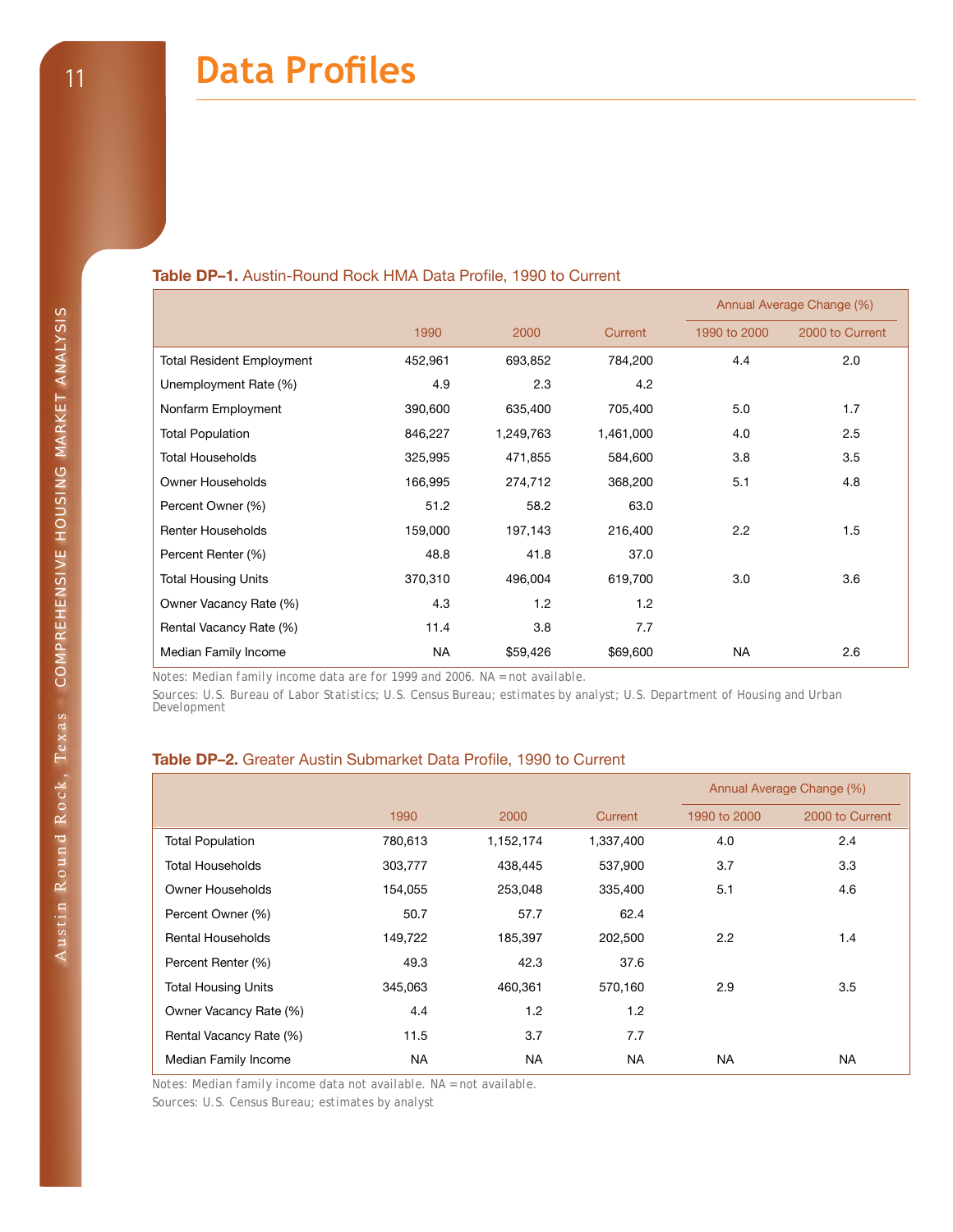#### **Table DP–3.** Hays County Submarket Data Profile, 1990 to Current

|                            |          |          |           |              | Annual Average Change (%) |
|----------------------------|----------|----------|-----------|--------------|---------------------------|
|                            | 1990     | 2000     | Current   | 1990 to 2000 | 2000 to Current           |
| <b>Total Population</b>    | 65,614   | 97,589   | 123,600   | 4.0          | 3.9                       |
| Total Households           | 22,218   | 33,410   | 46,700    | 4.2          | 5.5                       |
| Owner Households           | 12,940   | 21,664   | 32,800    | 5.3          | 6.9                       |
| Percent Owner (%)          | 58.2     | 64.8     | 70.2      |              |                           |
| <b>Rental Households</b>   | 9,278    | 11,746   | 13,900    | 2.4          | 2.7                       |
| Percent Renter (%)         | 41.8     | 35.2     | 29.8      |              |                           |
| <b>Total Housing Units</b> | 25,247   | 35,643   | 49,540    | 3.5          | 5.4                       |
| Owner Vacancy Rate (%)     | 3.2      | 1.2      | 1.2       |              |                           |
| Rental Vacancy Rate (%)    | 9.7      | 4.7      | 8.0       |              |                           |
| Median Family Income       | \$34,604 | \$56,287 | <b>NA</b> | 5.0          | NA                        |

*Notes: Median family income data are for 1989 and 1999. NA = not available.* 

*Sources: U.S. Census Bureau; estimates by analyst*